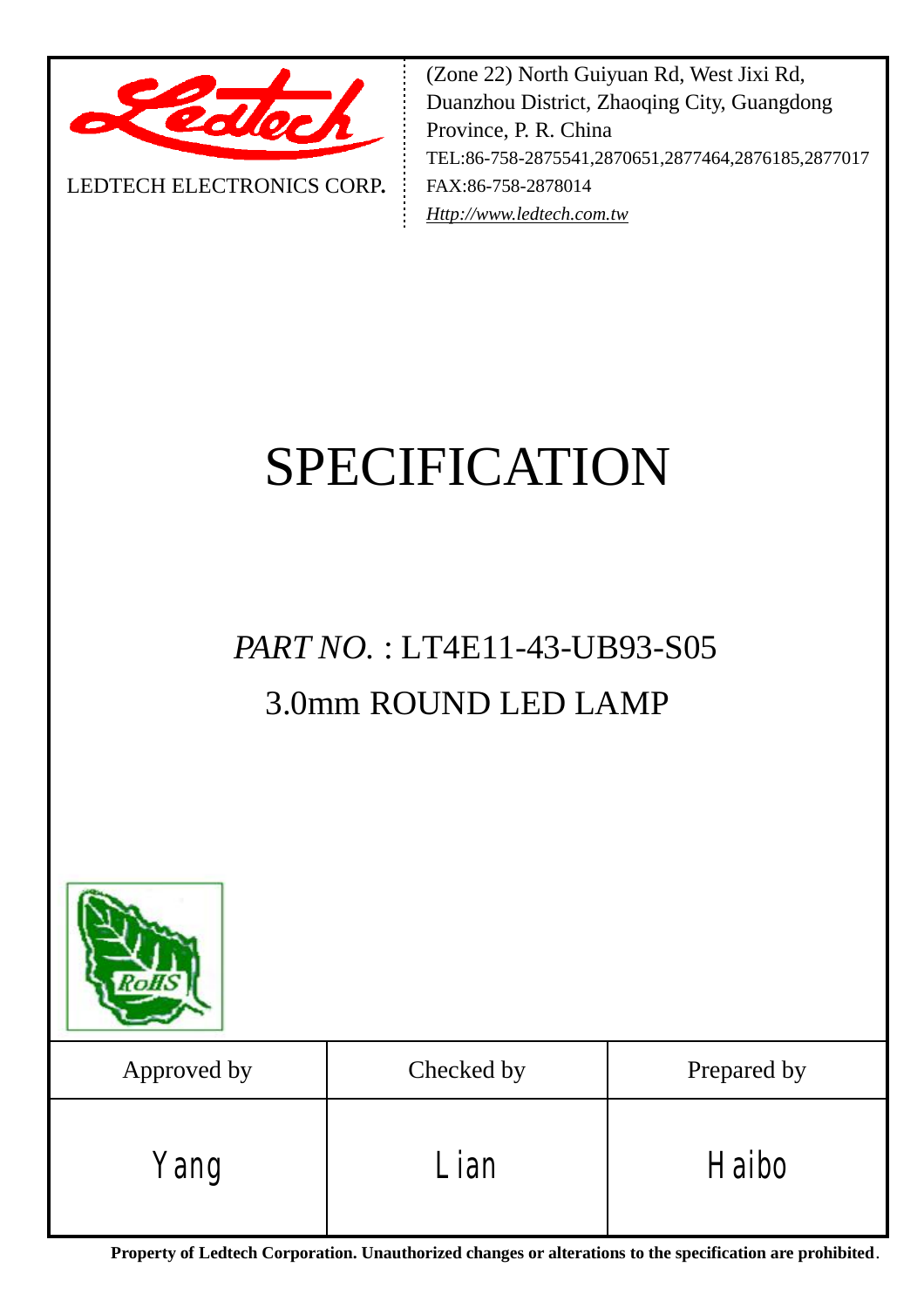

# **Description**

# **This deep red lamp is made with AlGaInP/GaAs chip and red diffused**

**epoxy resin.**



Notes:

- 1. All dimensions are in mm.
- 2. Tolerance is  $\pm$  0.25mm unless otherwise noted.

# **Description**

| Part No.           | LED Chip     |                       |              |  |
|--------------------|--------------|-----------------------|--------------|--|
|                    | Material     | <b>Emitting Color</b> | Lens Color   |  |
| LT4E11-43-UB93-S05 | AlGaInP/GaAs | Deep red              | Red diffused |  |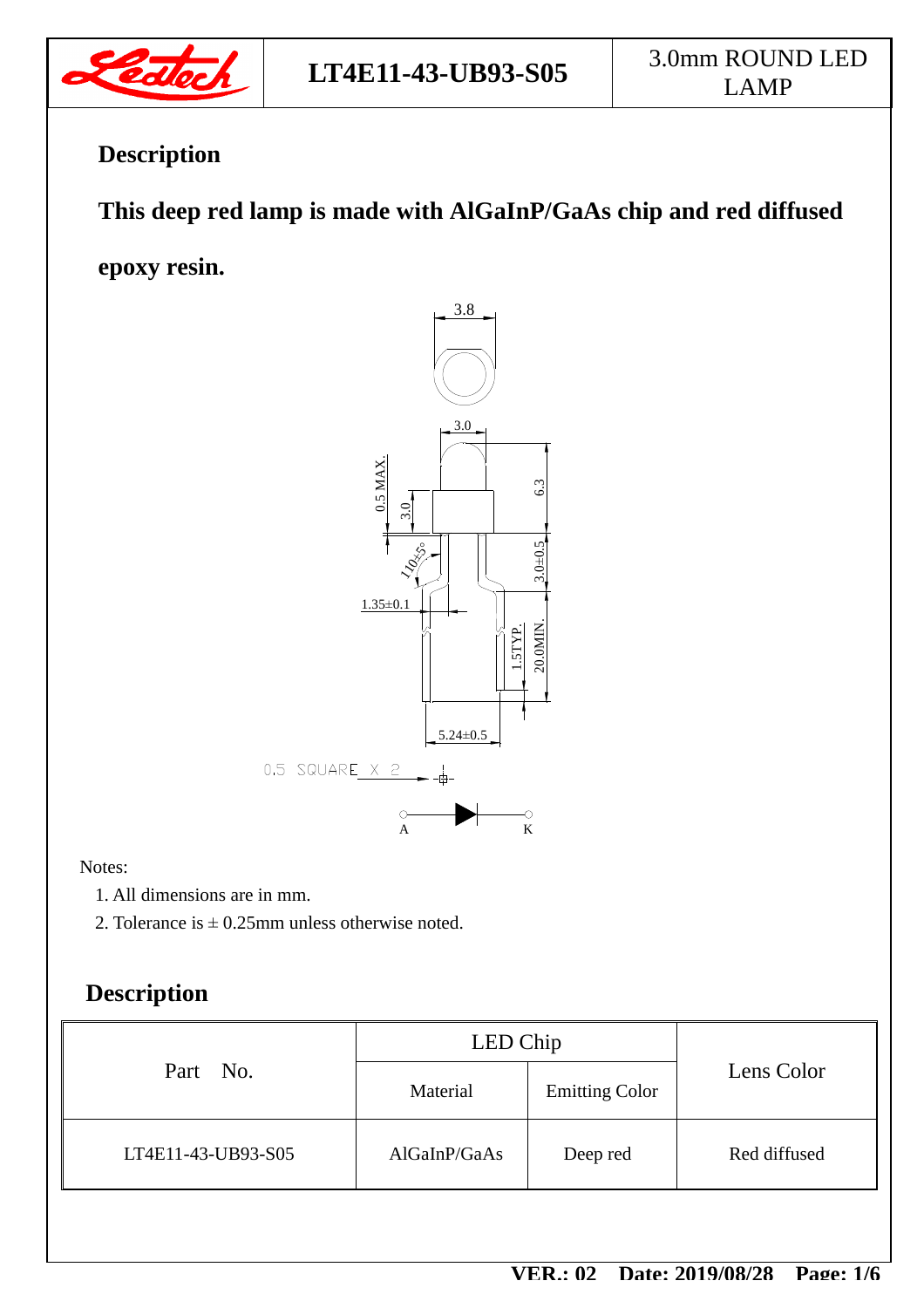

# **LT4E11-43-UB93-S05** 3.0mm ROUND LED LAMP

# **Absolute Maximum Ratings at Ta=25℃**

| Parameter                                       | Symbol         | Rating                                                                        | Unit                |
|-------------------------------------------------|----------------|-------------------------------------------------------------------------------|---------------------|
| <b>Power Dissipation</b>                        | P <sub>D</sub> | 66                                                                            | mW                  |
| Reverse Voltage                                 | <b>VR</b>      | 5                                                                             | V                   |
| D.C. Forward Current                            | If             | 30                                                                            | mA                  |
| Reverse (Leakage) Current                       | Ir             | 10                                                                            | $\mu$ A             |
| Peak Current(1/10Duty Cycle,0.1ms Pulse Width.) | If $(Peak)$    | 100                                                                           | mA                  |
| <b>Operating Temperature Range</b>              | Topr.          | $-25$ to $+85$                                                                | $\int_{0}^{\infty}$ |
| <b>Storage Temperature Range</b>                | Tstg.          | $-40$ to $+100$                                                               | $\gamma$            |
| Soldering Temperature(1.6mm from body)          | <b>Tsol</b>    | Dip Soldering : $260^{\circ}$ for 5 sec.<br>Hand Soldering : 350°C for 3 sec. |                     |

# **Electrical and Optical Characteristics:**

| Parameter                 | Symbol          | Condition | Min. | Typ. | Max. | Unit    |
|---------------------------|-----------------|-----------|------|------|------|---------|
| Luminous Intensity        | Iv              | $If=10mA$ | 52   | 100  | 200  | mcd     |
| <b>Forward Voltage</b>    | Vf              | $If=10mA$ | 1.6  | 1.8  | 2.2  | V       |
| Peak Wavelength           | $\lambda p$     | $If=10mA$ |      | 650  |      | nm      |
| Dominant Wavelength       | $\lambda$ d     | $If=10mA$ | 630  | 639  | 645  | nm      |
| Reverse (Leakage) Current | Ir              | $Vr=5V$   |      |      | 10   | $\mu$ A |
| Viewing Angle             | $2 \theta$ 1/2  | $If=10mA$ |      | 60   |      | deg     |
| Spectrum Line Halfwidth   | $\Delta\lambda$ | $If=10mA$ |      | 20   |      | nm      |

Notes: 1.Tolerance of Luminous Intensity is ±15%.

2.Tolerance of Forward Voltage is ±0.1V.

3.Tolerance of Dominant Wavelength is ±1nm.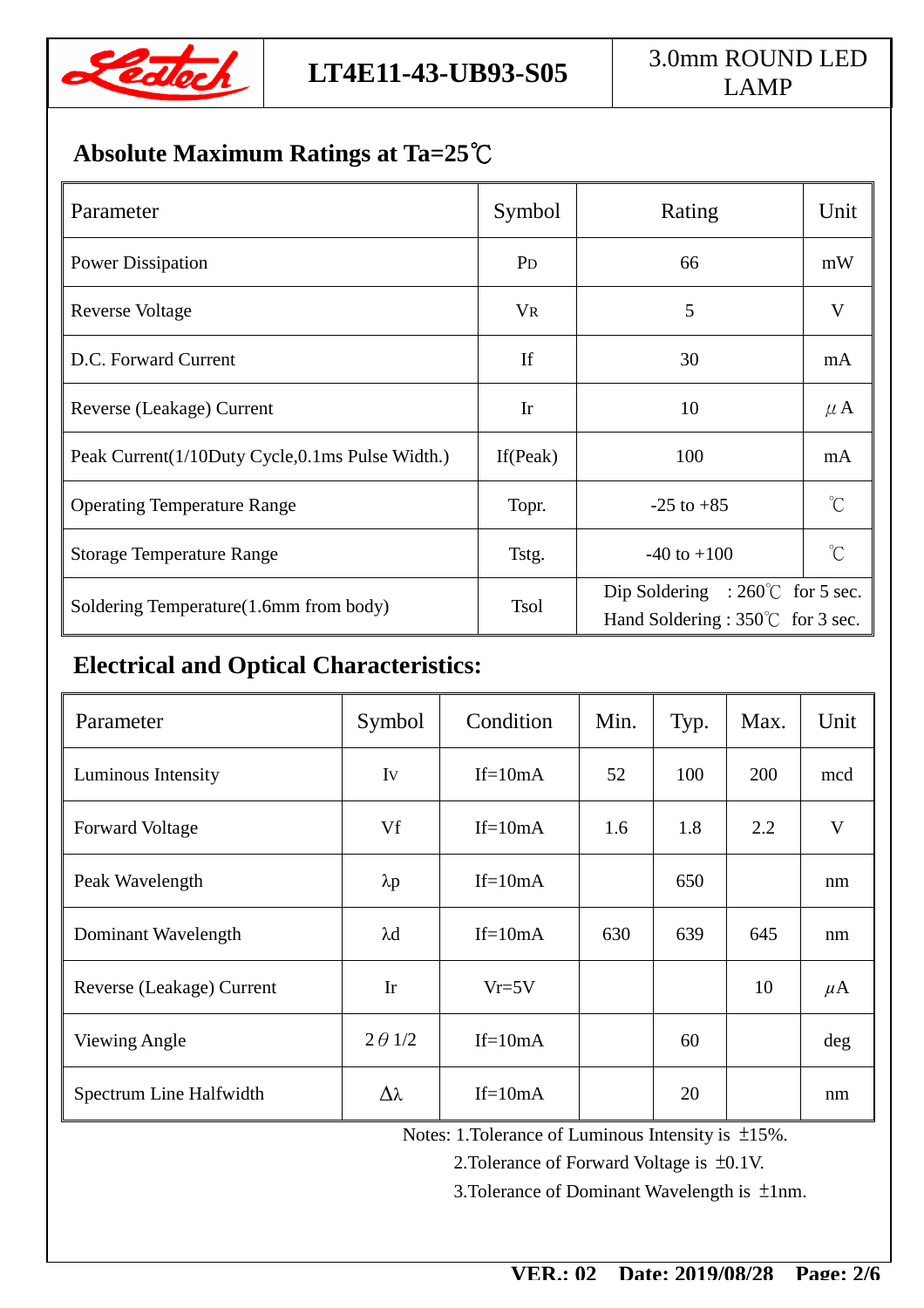

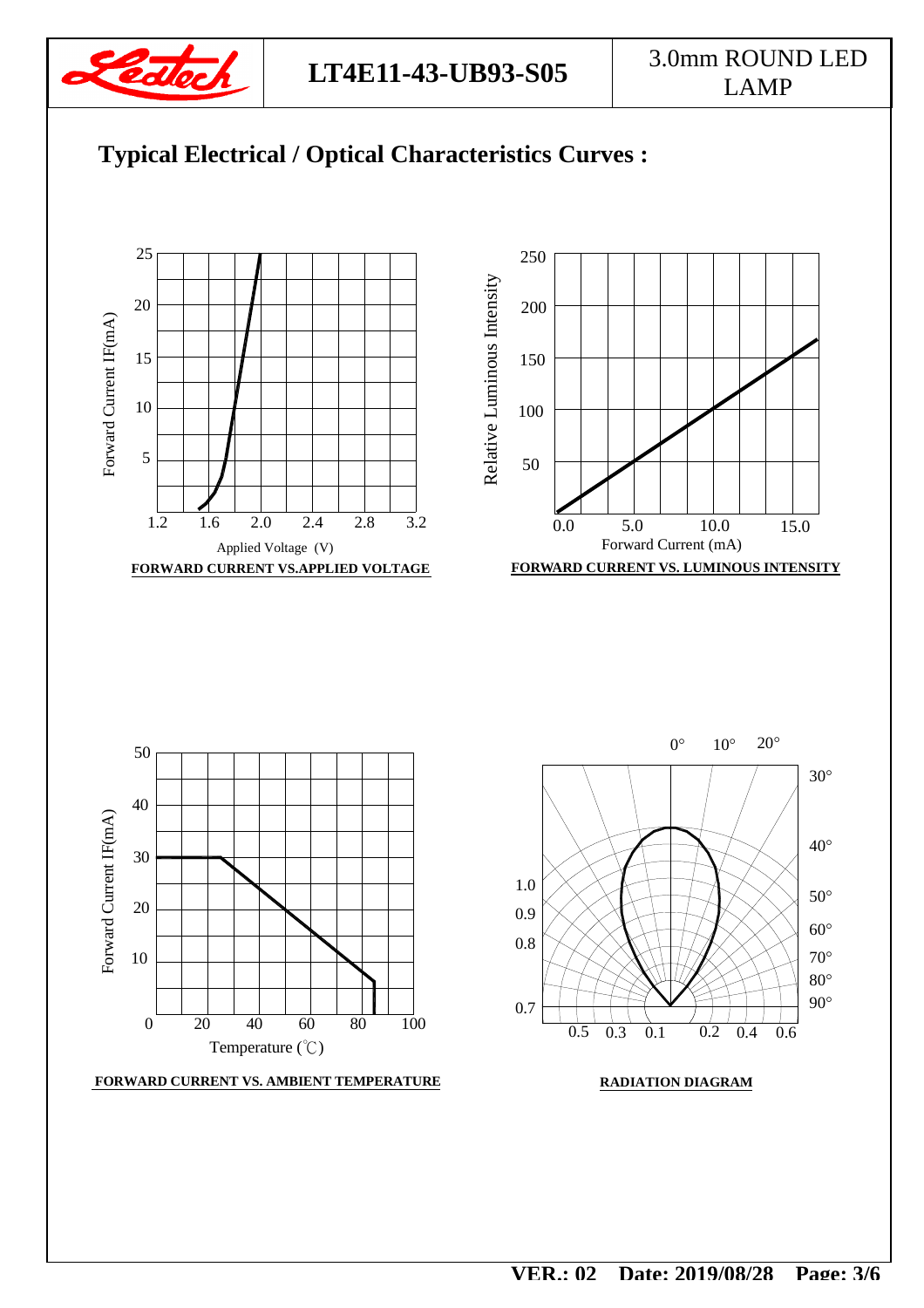

# **LT4E11-43-UB93-S05** 3.0mm ROUND LED LAMP

## Precautions:

#### TAKE NOTE OF THE FOLLOWING IN USE OF LED

#### 1. Temperature in use

 Since the light generated inside the LED needs to be emitted to outside efficiently, a resin with high light transparency is used; therefore, additives to improve the heat resistance or moisture resistance (silica gel , etc) which are used for semiconductor products such as transistors cannot be added to the resin. Consequently, the heat resistant ability of the resin used for LED is usually low; therefore, please be careful on the following during use. Avoid applying external force, stress, and excessive vibration to the resins and terminals at high temperature. The glass transition temperature of epoxy resin used for the LED is approximately 120-130℃. At a temperature exceeding this limit, the coefficient of liner expansion of the resin doubles or more compared to that at normal temperature and the resin is softened. If external force or stress is applied at that time, it may cause a wire rupture.

### 2. Soldering

Please be careful on the following at soldering.

After soldering, avoided applying external force, stress, and excessive vibration until the

products go to cooling process (normal temperature), <Same for products with terminal leads>

(1) Soldering measurements:

Distance between melted solder side to bottom of resin shall be 1.6mm or longer.

(2) Dip soldering :

Pre-heat: 90℃ max. (Backside of PCB), Within 60 seconds.

Solder bath: 260±5℃ (Solder temperature), Within 5 seconds.

(3) Hand soldering: 350℃ max. (Temperature of soldering iron tip), Within 3 seconds.

#### 3. Insertion

Pitch of the LED leads and pitch of mounting holes need to be same.

4. Others

 Since the heat resistant ability of the LED resin is low, SMD components are used on the same PCB, please mount the LED after adhesive baking process for SMD components. In case adhesive baking is done after LED lamp insertion due to a production process reason, make sure not to apply external force, stress, and excessive vibration to the LED and follow the conditions below. Baking temperature: 120℃ max. Baking time: Within 60 seconds. If soldering is done sequentially after the adhesive baking, please perform the soldering after cooling down the LED to normal temperature.

5. This LED is designed to be wave solder and dip soldered on to a PCB. If reflow soldered, Ledtech cannot guarantee its reliability.

### Disclaimer

- 1. Our department reserves the right(s) on the adjustment of product material mix for the specification.
- 2. The product meets our department published specification for a period of twelve (12) months from date of shipment.
- 3. The graphs shown in this datasheet are representing typical data only and do not show guaranteed values.
- 4. When using this product, please observe the absolute maximum ratings and the instructions for using outlined in these specification sheets. Our department assumes no responsibility for any damage resulting from the use of the product which does not comply with the absolute maximum ratings and the instructions included in these specification sheets.
- 5. These specification sheets include materials protected under copyright of our department. Reproduction in any form is prohibited without obtaining our department's prior consent.

This product is not intended to be used for military, aircraft, automotive, medical, life sustaining or life saving applications or any other application which can result in human injury or death. Please contact authorized our department sales agent for special application request.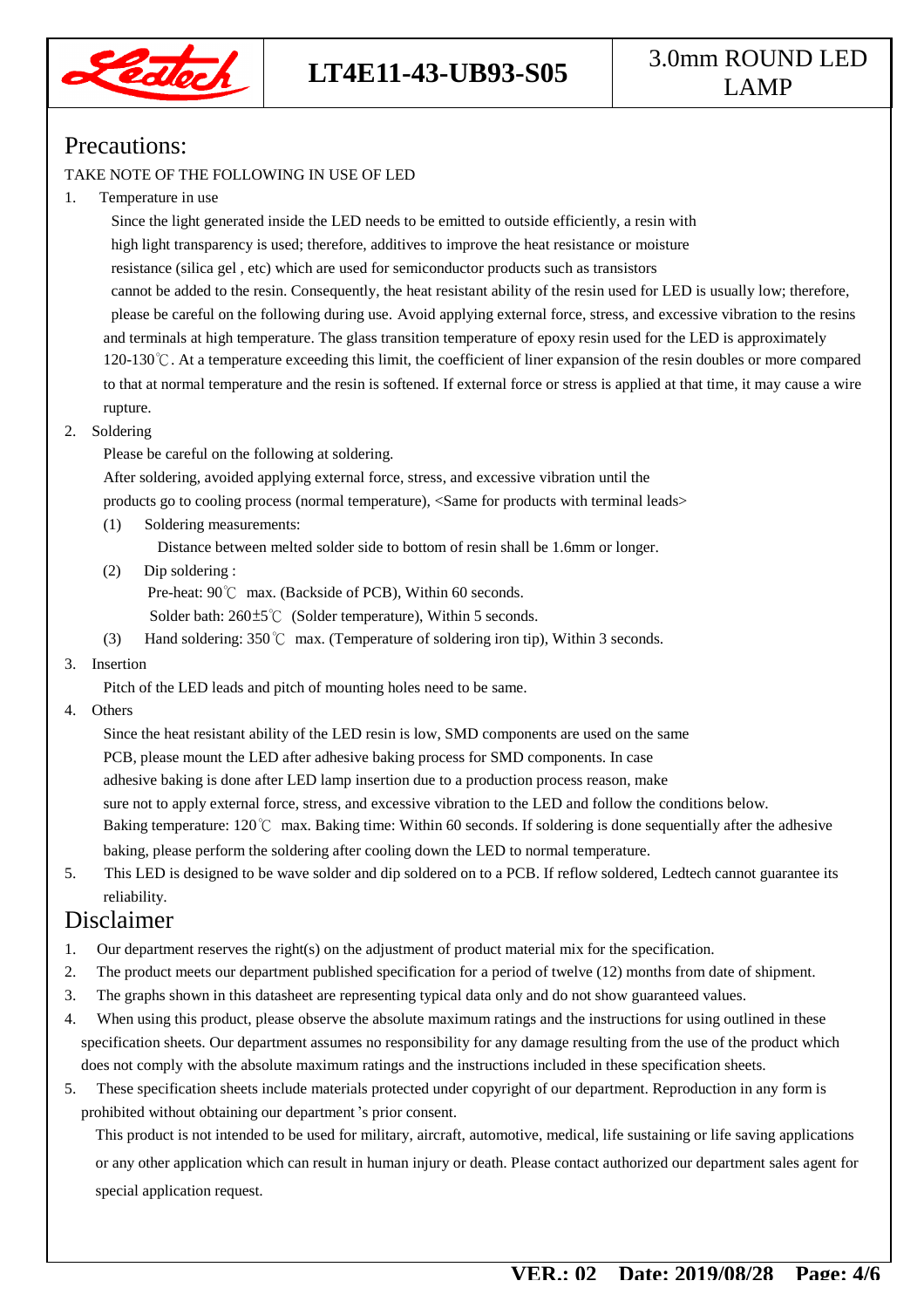

## **LT4E11-43-UB93-S05** 3.0mm ROUND LED LAMP

#### Features

 PACKAGED ON TAPE AND BOX \*3mm ROUND LAMP AVAILABLE AUTO INSERTION EQUIPMENT \*COMPATIBLE WITH RADIAL LEAD

#### Description

 ARE PACKAGED 3000 PER BOX RESPECTIVELY. THE ABSOLUTE MAXIMUM RATINGS, THE BASIC DEVICE. 3mm ROUND LAMPS PACKAGED ON T/R ARE INDENTICAL TO AND PACKAGE DIMENSIONS FOR LAMPS ELECTRICAL/OPTICAL CHARACTERISTICS





|                | SPECIFICATION   |                 |                | SPECIFICATION   |                 |  |
|----------------|-----------------|-----------------|----------------|-----------------|-----------------|--|
| SYMBOL         | MINIMUM<br>(mm) | MAXIMUM<br>(mm) | SYMBOL         | MINIMUM<br>(mm) | MAXIMUM<br>(mm) |  |
| $\mathbb{D}$   | 3.80            | 4.20            | P <sub>1</sub> | 3.0             | 4.4             |  |
| Е              | 4.74            | 5.74            | P <sub>2</sub> | 5.05            | 7.65            |  |
| $\Delta H$     |                 | 2.00            |                |                 | 1.42            |  |
| H              | 18.5            | 19.5            | W0             | 8.75            | 9.5             |  |
|                | WП              | 11.0            | W1             | 14.5            | 15.5            |  |
| $\triangle H1$ |                 | 2.00            | W2             | 0.00            | 4.00            |  |
| H1             | 21.0            | 23.0            | WЗ             | 17.5            | 19.0            |  |
| P              | 12.4            | 13.0            |                |                 |                 |  |



CATHODE LEAD LEAVES BOX FIRST

2. SPECIFICATIONS ARE SUBJECT TO CHANGE WITHOUT NOTICE. 1. ALL DIMENSIONS ARE IN mm,TOLERANCE IS ±2.0mm UNLESS OTHERWISE NOTED.